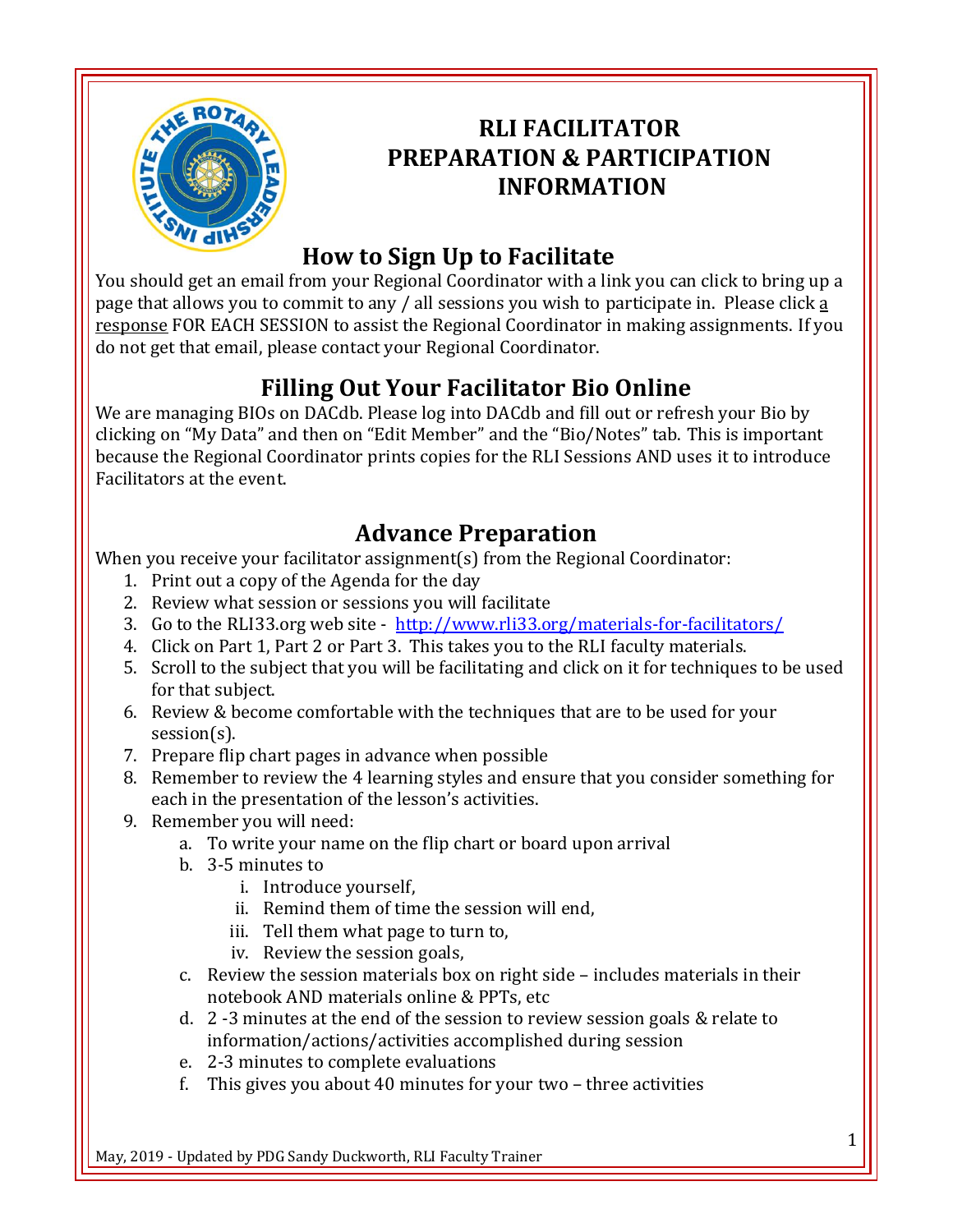#### **Facilitator Tools & Supplies To Have With You**

- Business Cards to distribute to attendees
- Dry Eraser Markers in bright colors
- Two or three colored Sharpie Markers
- **Scissors**
- Ruler
- Paper clips & rubber bands
- Post-its in different sizes & colors
- 4x6 cards in different colors
- Scotch Blue Painters Tape or Masking Tape
- Flip Chart preferable a Stickable Flip Pad
- Candy (if you wish)

#### **Facilitator Dinner**

There is a Facilitator Dinner the night before the RLI training. The Regional Coordinator will give you the name & address of the restaurant. You are encouraged to attend these dinners as they are most helpful. The Coordinator will generally review the RLI day, give location instructions, time to arrive, and any specific instructions for that particular RLI. Facilitators receives a \$30 stipend for each dinner. If a spouse attends with you, you will be responsible for their dinner expense PLUS any alcoholic beverages.

#### **Day of the Rotary Leadership Institute**

- 1. **Arrive early,** before registration begins Regional Coordinator will give you the time at the Facilitator Dinner
- 2. There is generally a Facilitator Lounge where you can leave your belongs and work between your sessions
- 3. The Regional Coordinator generally holds a Facilitator meeting in the Facilitator Lounge prior to the beginning of the Sessions where special instructions & information are given and questions answered
- 4. Help set up session rooms
- 5. Learn where your assigned session room(s) are located
- 6. Be certain the RLI Part I, II or III sign is placed in a prominent position outside the door.
- 7. Learn where the bathrooms are
- 8. Know where breaks and lunch will be served
- 9. **Plan to stay after the last session** for debriefing, to review all evaluations and to discuss the day and any special information that should be brought to the attention of the group.
- 10. **NOTE:** The Regional Coordinator will generally distribute reimbursement forms at the debriefing session at the end of the day

#### **Room Arrangement**

- 1. Arrange the room in a U shape preferably with the flip chart & white board in the open end.
- 2. Be certain there are sufficient chairs for participants.

May, 2019 - Updated by PDG Sandy Duckworth, RLI Faculty Trainer